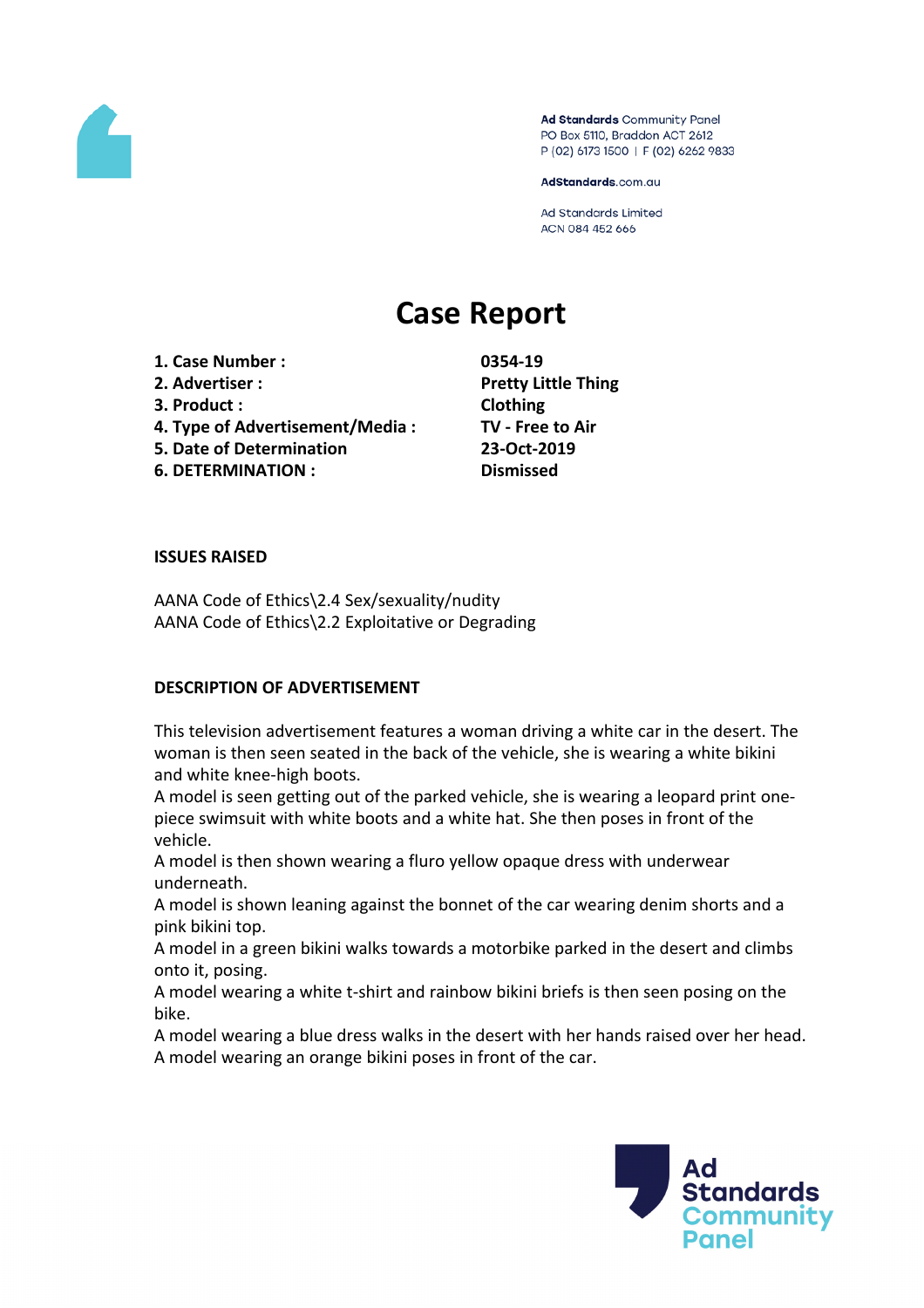

#### **THE COMPLAINT**

A sample of comments which the complainant/s made regarding this advertisement included the following:

*Almost pornographic girls on bikes and cars. Very little clothing. Extremely provocative. Very sensuous girls, highly inappropriate views of their bottoms, legs in particular but altogether wrong! Followed by a coco pops ad. Aired at a time when children are viewing.*

*The ad is effectively pornography. The clothes being worn are tiny or non-existent and the poses struck by the women are grossly sexually provocative. There is no reference to the product being advertised (clothes? cars? escorts?) so the sexual theme isn't even contextual. It's hugely exploitative and degrading to women and I believe breaches section 2.2 of the AANA Code of Ethics. Its also screening at a time when children are watching, my 6 year old daughter and 4 year old son and I were forced to see it on its Sunday 13 October screening while watching a house hunting show.*

*Women wearing and modelling next to nothing clothing and being so seductive and sexual for day time tv while watching a family show. Humping a bike with a g string and spreading legs with half your butt out and boobs out is disgusting for a 5pm tv show.*

*Absolutely disgusting it was like SOFT PORN. all of PRETTY LITTLE THINGS ads are so over sexual and porn like. Please remove them they are played too many times in the day*

*This ad was shown during a very early time slot when young children are still watching tv. This ad made my children very uncomfortable and they basically didn't know where to look. I also found it portrayed the women in a degrading way. It was frankly disgusting that an ad like this would be shown at any time before 10pm (if it has to be shown at all).*

*Camera angles focusing on girls butts and crotches, while the models are wearing extremely flimsy "swim wear". There's way too much flesh displayed, very highly sexualised.*

#### **THE ADVERTISER'S RESPONSE**

Comments which the advertiser made in response to the complainant/s regarding this advertisement include the following:

*There is no sexual content in this ad (2.4), discrimination or vilification (2.1), exploitation or degrading (2.2), Violence (2.3), Language (2.5), health and safe issues (2.6) and is distinguishable as advertising (2.7)*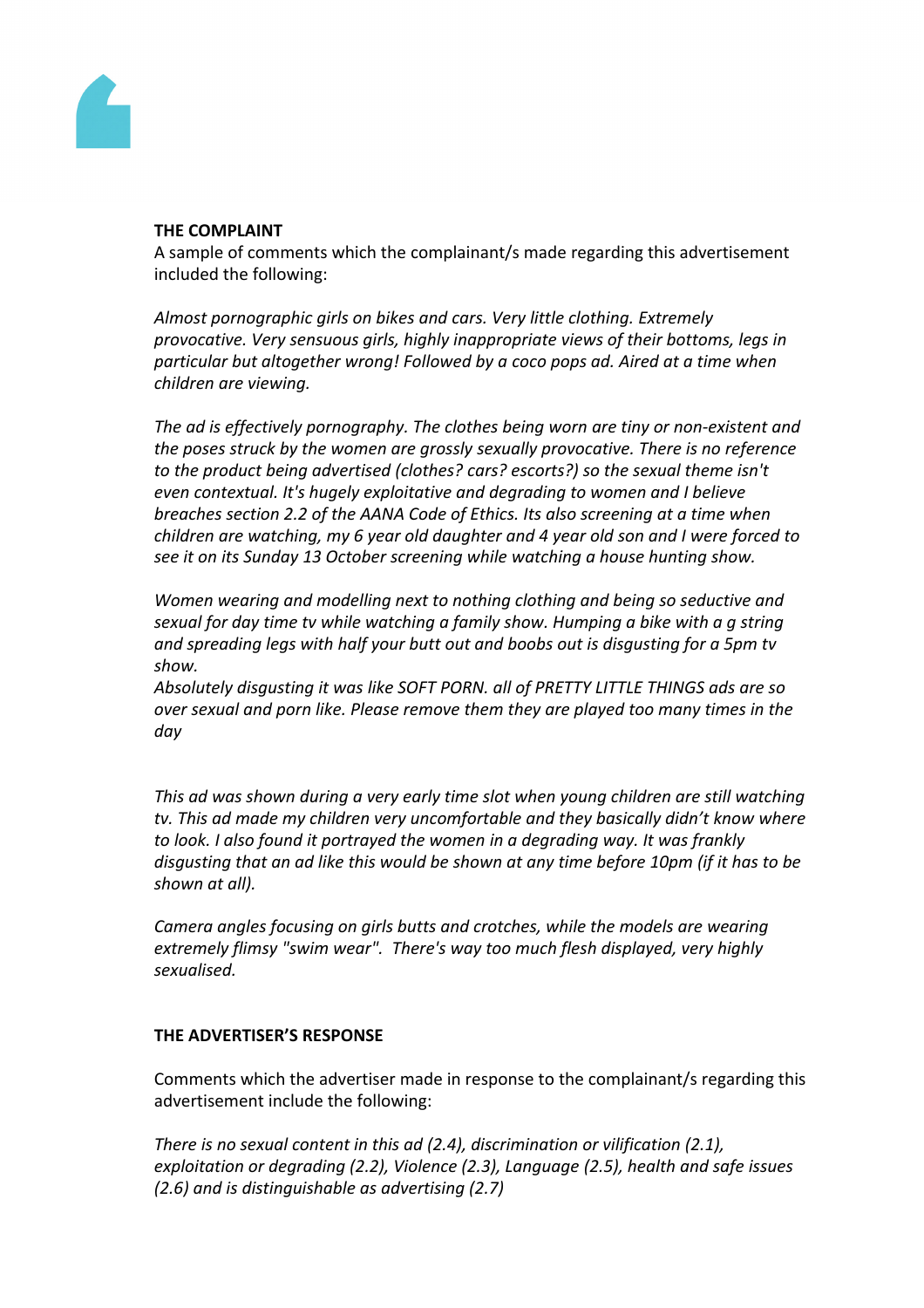

*PLT takes matters such as these extremely serious. On this occasion, PLT challenges the complainants' belief that the advertisement is inappropriate.* 

*In this particular instance, PLT are advertising their swimwear collection and it is reasonable for an advertiser, such as PLT to use an attractive model to showcase such seasonal items available for purchase.* 

*The clothing items are relevant to the target audience and are reflective of current fashion trends and the current weather in season. Models are not displayed in a suggestive or sexual manner.*

*The advertisement does not feature explicit nudity and we believe it communicates the products with sensitivity, as per Section 2.4 of the Code of Ethics.*

## **THE DETERMINATION**

The Ad Standards Community Panel (the Panel) considered whether this advertisement breaches Section 2 of the AANA Code of Ethics (the Code).

The Panel noted the complainants' concerns that the advertisement is sexualised and sexually suggestive, is pornographic, is exploitative and degrading of women and airs at a time when children would be viewing.

The Panel viewed the advertisement and noted the advertiser's response.

The Panel noted that Section 2.2 of the Code states: "Advertising or marketing communications should not employ sexual appeal: (a) where images of Minors, or people who appear to be Minors, are used; or (b) in a manner which is exploitative or degrading of any individual or group of people."

The Panel noted the AANA Practice Note which provides guidance on the meaning of the terms exploitative and degrading:

*"Exploitative - means (a) taking advantage of the sexual appeal of a person, or group of people, by depicting them as objects or commodities; or (b) focussing on their body parts where this bears no direct relevance to the product or service being advertised.*

*Degrading – lowering in character or quality a person or group of people."*

The Panel noted that the advertised product is clothing and the advertiser is justified in showing the product and how it would be worn provided that in doing so it meets the provisions of the Code.

The Panel first considered whether the advertisement used sexual appeal.

The Panel considered that the style of the clothing the women were wearing in combination with the womens' poses did constitute sexual appeal.

The Panel then considered whether the advertisement used sexual appeal in a manner that was exploitative of an individual or group of people.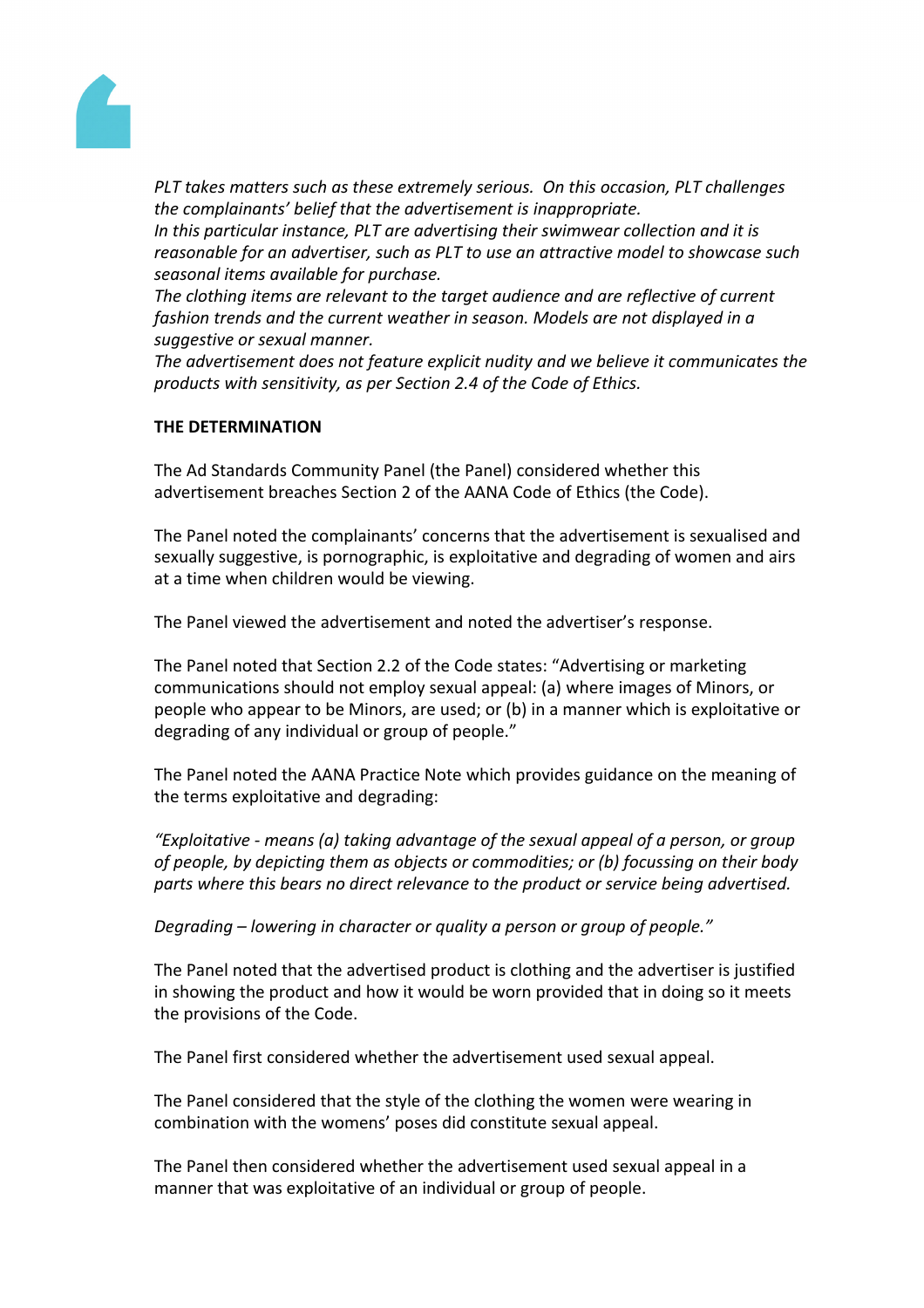

The Panel noted that the clothing being advertised is skimpy in nature and the women modelling are buxom, and considered therefore that there is a lot of the women's skin and breasts visible due to the nature of the clothing being advertised and the models themselves. However the Panel considered that the close up scenes of the models are focussed on the product being advertised and are not gratuitously directed at the models' bodies.

The Panel considered that the women in the advertisement are depicted in activities where they are in control and depicted in a manner that appears confident and comfortable in the clothing they are modelling. The Panel also noted that the women are depicted in a manner that is similar to that used in music videos by male rap stars and that in this case the women are the focus of the activity. The Panel considered that the women were not depicted in a manner that was exploitative or degrading of women.

The Panel determined that the advertisement did not employ sexual appeal that was exploitative or degrading of any person or group of people and therefore did not breach Section 2.2 of the Code.

The Panel considered whether the advertisement was in breach of Section 2.4 of the Code. Section 2.4 of the Code states: "Advertising or Marketing Communications shall treat sex, sexuality and nudity with sensitivity to the relevant audience".

The Panel considered whether the advertisement contained sex, sexuality or nudity.

The Panel noted the Practice Note for the Code states:

*"Images which are not permitted are those which are highly sexually suggestive and inappropriate for the relevant audience. Explicit sexual depictions in marcomms, particularly where the depiction is not relevant to the product or service being advertised, are generally objectionable to the community and will offend Prevailing Community Standards."*

The Panel noted the complainants' concerns that the advertisement is sexualised and sexually suggestive, is pornographic and airs at a time when children would be viewing.

The Panel considered whether the advertisment depicted sex. The Panel noted the dictionary definition of sex most relevant to this section of the Code of Ethics is 'sexual intercourse; sexually stimulating or suggestive behaviour.' (Macquarie Dictionary 2006).

The Panel considered that the depiction of the women in the clothing shown is not of itself a depiction of sexual intercourse, sexual stimulation or suggestive behaviour and that the advertisement as a whole did not contain sex.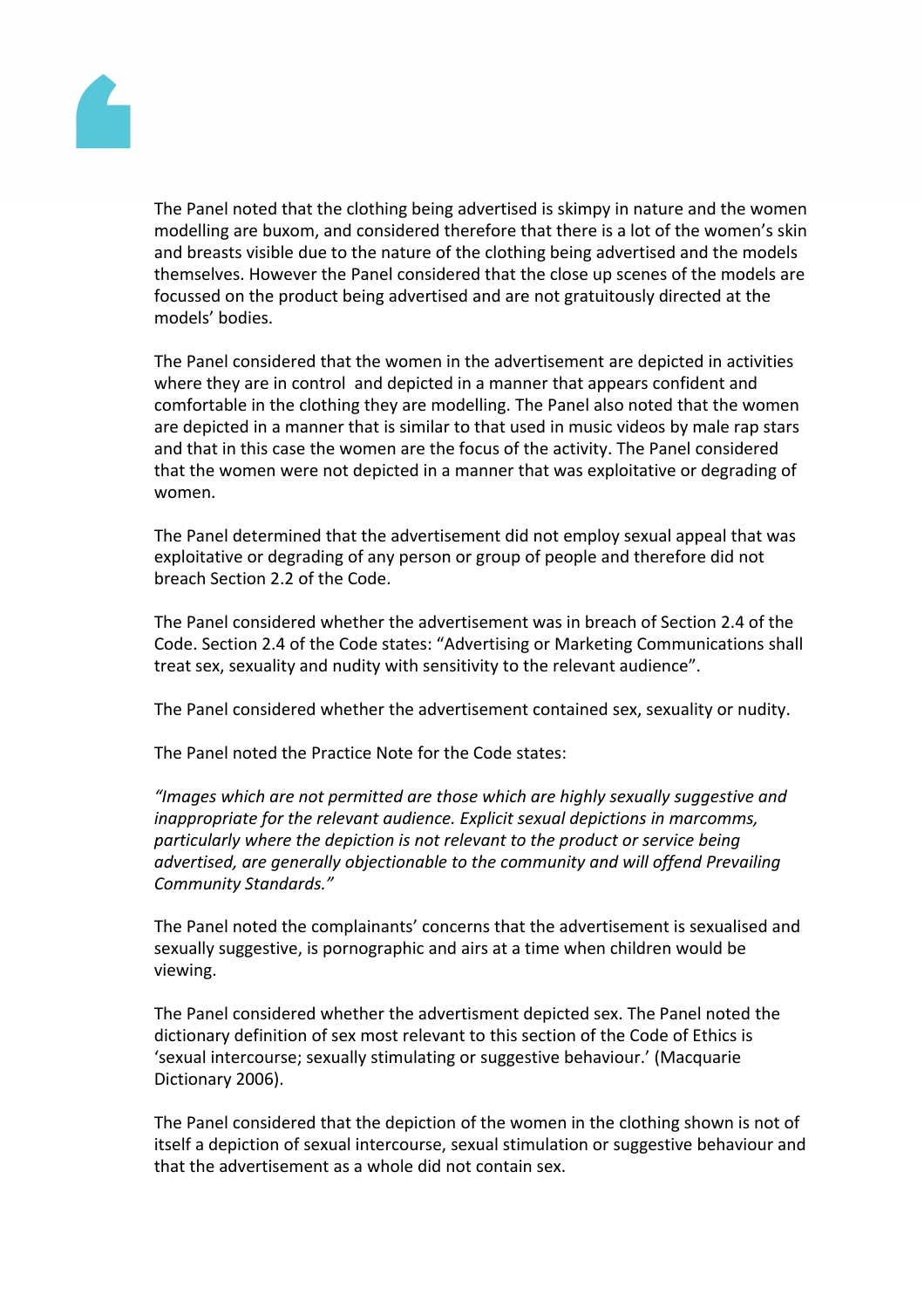

The Panel considered whether the advertisement contained sexuality.

The Panel noted the definition of sexuality includes 'sexual character, the physical fact of being either male or female; the state or fact of being heterosexual, homosexual or bisexual; sexual preference or orientation; one's capacity to experience and express sexual desire; the recognition or emphasising of sexual matters'. The Panel noted that the use of male or female actors in an advertisement is not of itself a depiction of sexuality.

The Panel considered that the style of clothing being promoted was quite revealing and that the posing and actions of the women in conjunction with the clothing was sexualised.

The Panel determined that the advertisement did contain sexuality.

The Panel considered whether the advertisement contained nudity and noted that the dictionary definition of nudity includes 'something nude or naked', and that nude and naked are defined to be 'unclothed and includes something 'without clothing or covering'. The Panel considered that the Code is intended for the Panel to consider the concept of nudity, and that partial nudity is factor when considering whether an advertisement firstly contains nudity and secondly treats that nudity with sensitivity to the relevant audience.

The Panel considered the Practice Note for the Code which provides:

*"Full frontal nudity and explicit pornographic language is not permitted. Images of genitalia are not acceptable. Images of nipples may be acceptable in advertisements for plastic surgery or art exhibits for example."*

The Panel noted that several scenes depicted women in high cut bikini bottoms which showed a large amount of buttocks, and considered that most members of the community would consider this to be a depiction of nudity.

The Panel considered that the depiction of the woman wearing this style of clothing was relevant to the product being promoted. The Panel considered that although it is reasonable for an advertiser to depict the product being promoted, the depiction of secuality and nudity should be treated with sensitivity to the relevant audience.

The Panel considered the meaning of 'sensitive' and noted that the definition of sensitive in this context can be explained as indicating that 'if you are sensitive to other people's needs, problems, or feelings, you show understanding and awareness of them.' (https://www.collinsdictionary.com/dictionary/english/sensitive)

The Panel considered that the requirement to consider whether sexual suggestion is 'sensitive to the relevant audience' is a concept requiring them to consider who the relevant audience is and to have an understanding of how they might react to or feel